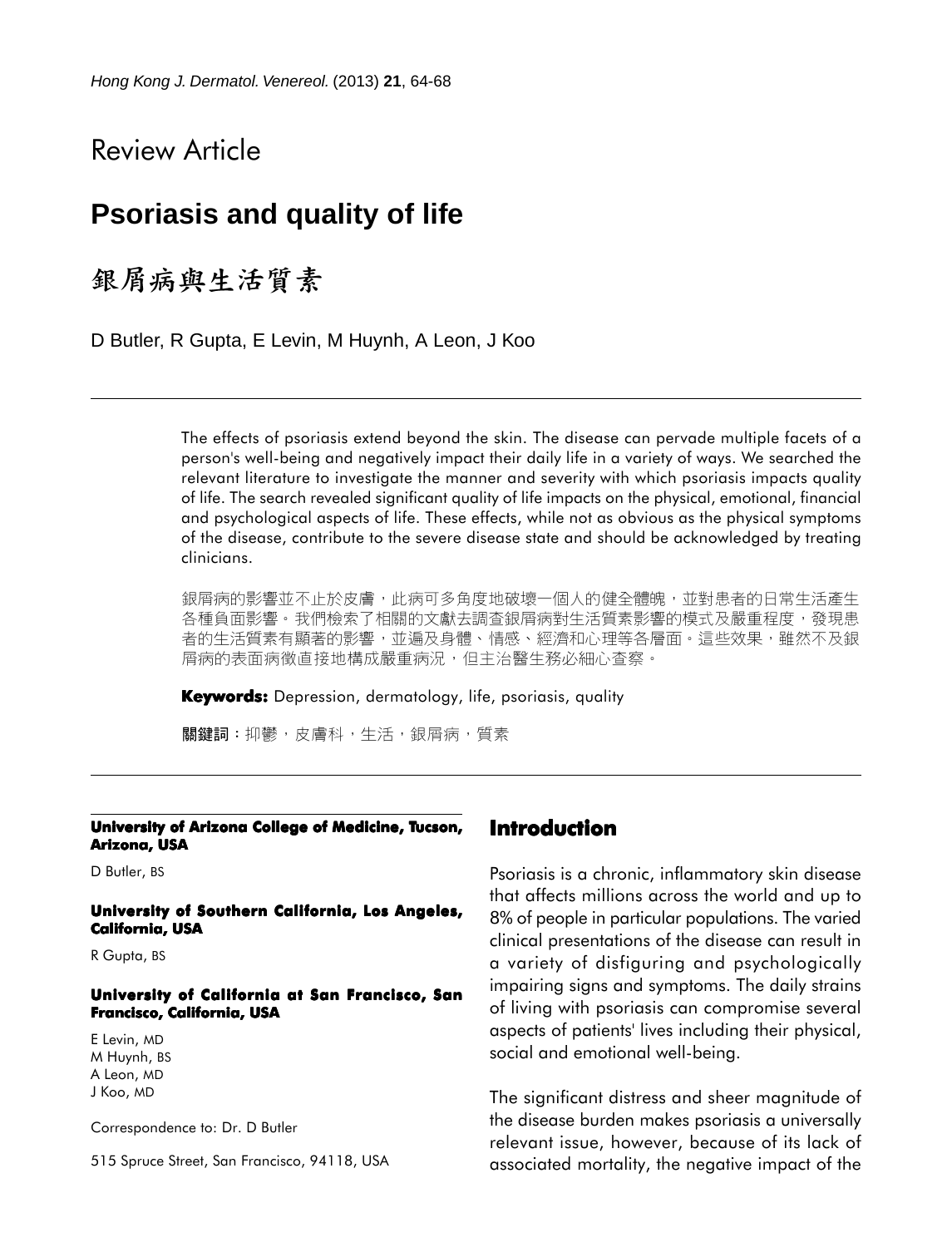disease is often minimised in the minds of the general public, third party payers, government and even some health care providers. Quality of life scales allow for a validated measurement of the disease burden and gives credence to the gravity of the disease. Measuring a disease's quality of life impact gives a profound depth and insight into a psoriasis patient's condition.

# **What is quality of life?**

The general term incorporates a range of life domains and is measured to investigate a person's overall well-being. The multiple domains include physical well-being, material well-being, social well-being, emotional well-being, as well as development and activity. These aspects are not only uniquely accounted for by a quality of life assessment, but there is also a patient's subjective interpretation which allows the assessment to uniquely include that patient's perspective.

# **How do you measure quality of life?**

Various tools are used to measure quality of life in psoriasis patients. A particular tool used for a study or a particular patient is often chosen based upon the goal of assessment. For example, certain studies use quality of life measures to compare the effects of one disease against another. In these cases, a general health-related quality of life tool is used. In the general health-related quality of life tools, the assessments are not directed to dermatological nuances or particular psoriasis effects. Rather, the measure focuses on obtaining general data regarding the patient's disposition and difficulties. Conversely, when investigators or clinicians seek a more specific comparison within the field of dermatology or even within the specialised psoriasis patient population, specific quality of life measures called dermatological quality of life and psoriasis-specific measures can be used. These tools can focus on the particulars of the disease and address their unique quality of life effects.

It is also important to remember, quality of life tools are not only relegated to the research realm; they can be utilised in the clinical setting to help with decision-making and treatment plans. Due to the subjective nature of a patient's suffering, the severity of psoriasis cannot be assessed purely on physical aspects of the disease such as body surface area coverage. Treating clinicians must assess the significance of the patient's disease in the context of the totality of his or her clinical presentations both physical and psychosocial. One such tool that helps clinicians and patients in the clinical setting is the Koo-Menter Psoriasis Instrument (KMPI). This quality of life tool is a diagnostic algorithm which combines the patient's clinical severity as well as the severity of their quality of life impact in order to aid in the decision to start or not start systemic therapy. As a formal measure, it elucidates the entire scope of the patient's condition.<sup>1</sup>

# **How does psoriasis impact quality of How life?**

The public nature of skin manifestations often makes the effects of psoriasis profound in the eyes of the patient and the people around them. Social stigmatisation, pain, discomfort, physical disability and psychological distress are just some of the potential concurrent universally negative effects of the skin disease.<sup>2</sup> It is not difficult to imagine how the disease not only diminishes a patient's quality of life, but can even completely devastate life quality.

Close to 75% of psoriasis patients report that the disease has a moderate to large negative effect on their quality of life. This not only includes the strain of disease management, but also includes the daily alterations in normal activity to accommodate the negative features of the disease.3 This can lead to loss of self-confidence and social isolation. In fact, many psoriasis patients feel isolated from both the general public and also their treating physicians. A study showed that patients often feel their treating physician fail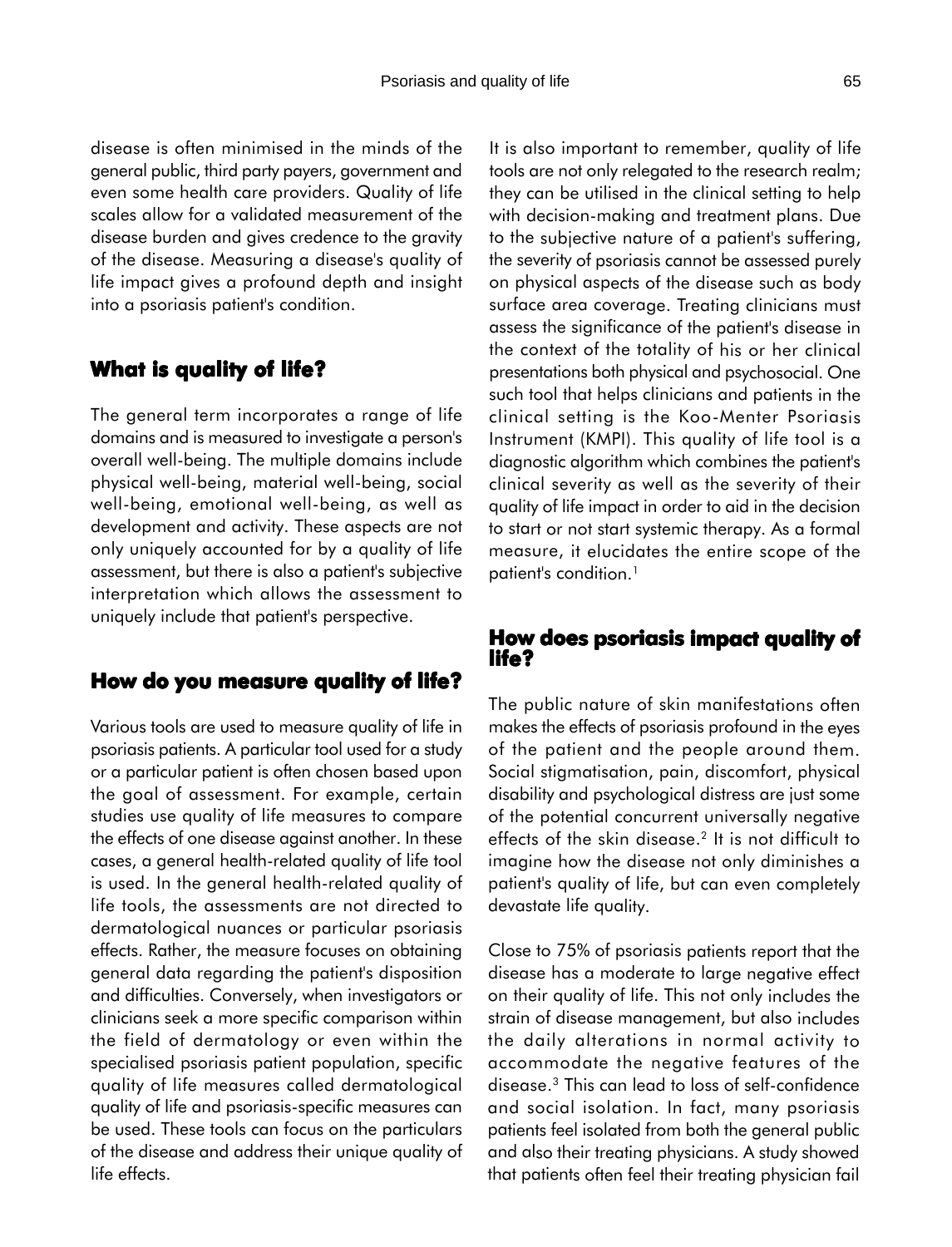to fully appreciate the significance of the disease's negative impact.4 These taxing effects that accumulate to diminish quality of life can even result in suicidal ideation. One study found that at least 20% of those with psoriasis have contemplated suicide.3 These facts only begin to highlight the depth of the disease impact.

# **Emotional effects of psoriasis**

The emotional and psychological effects of a chronic and deforming skin disease can be significant; for instance, psoriasis patients are significantly more likely to be depressed than age and level of education-matched subjects.5 Contributing to the increased likelihood of depression in these patients is a pervasive feeling of hopelessness owing to the chronic and recurring nature of the disease.<sup>6</sup> Patients are continually reminded about the likely life-long treatment they will have to endure. This longstanding and future lack of control is a particularly troubling aspect of the disease for patients.<sup>7,8</sup>

# **Social effects of psoriasis**

Another intrinsic piece of quality of life is the social interaction between a person and others in their environment. For centuries, people have used their skin as a means of social expression which makes the effect of skin issues extend beyond the individual. Psoriasis patients feel stigmatised, ashamed, and embarrassed regarding their appearance, and can subsequently develop maladaptive coping strategies and problems with body image.2 Some of these strategies include multiple ways of avoiding interaction to prevent unpleasant social consequences. Discussing their condition, covering the lesions and avoiding contact with others are shown to have a significant negative impact of their quality of life.<sup>9-11</sup>

The constant challenges of these patients are evident because everyday activities are changed or altered to diminish social consequences. Swimming, using public showers, living conditions without adequate privacy and even intimate relationships are all significant challenges. Patients report a feeling of humiliation with these actions that most people do daily without much thought.<sup>12</sup> Sexual limitations due to self consciousness is a common complaint, showing that the negative effects reach into the most cherished and intimate of relationships.<sup>13,14</sup>

## **Financial and productivity effects of Financial and of psoriasis**

There are both physical and psychological effects of psoriasis which add difficulties to the daily demands of work. Sixty percent of patients report missing 26 work days directly due to their psoriasis.10 Lost wages from missed work is not the only way psoriasis affects patients financially. Patients must pay for medication, visit their physician, and accrue other costs of care that exacerbate the financial burden. These monetary challenges are associated with disease severity. One study showed as severity worsened, patients visited multiple practitioners as well as suffering from notable decreases in income.15

## **How does psoriasis compare?**

In a groundbreaking study published in the Journal of the American Academy of Dermatology, researchers sought to compare the plight of psoriasis patients with that of patients with other diseases. The investigators specifically chose severe, chronic diseases such as arthritis, cancer, hypertension, heart disease, diabetes and depression for the comparison and used a general health-related quality of life instrument. Results showed that negative health-related quality of life effects are similar for psoriasis as to other severe chronic diseases. Detailed examination of the effects showed reduced physical and mental quality of life scores of the SF-36 measure in psoriasis comparable to that of cancer, heart disease, depression and diabetes amongst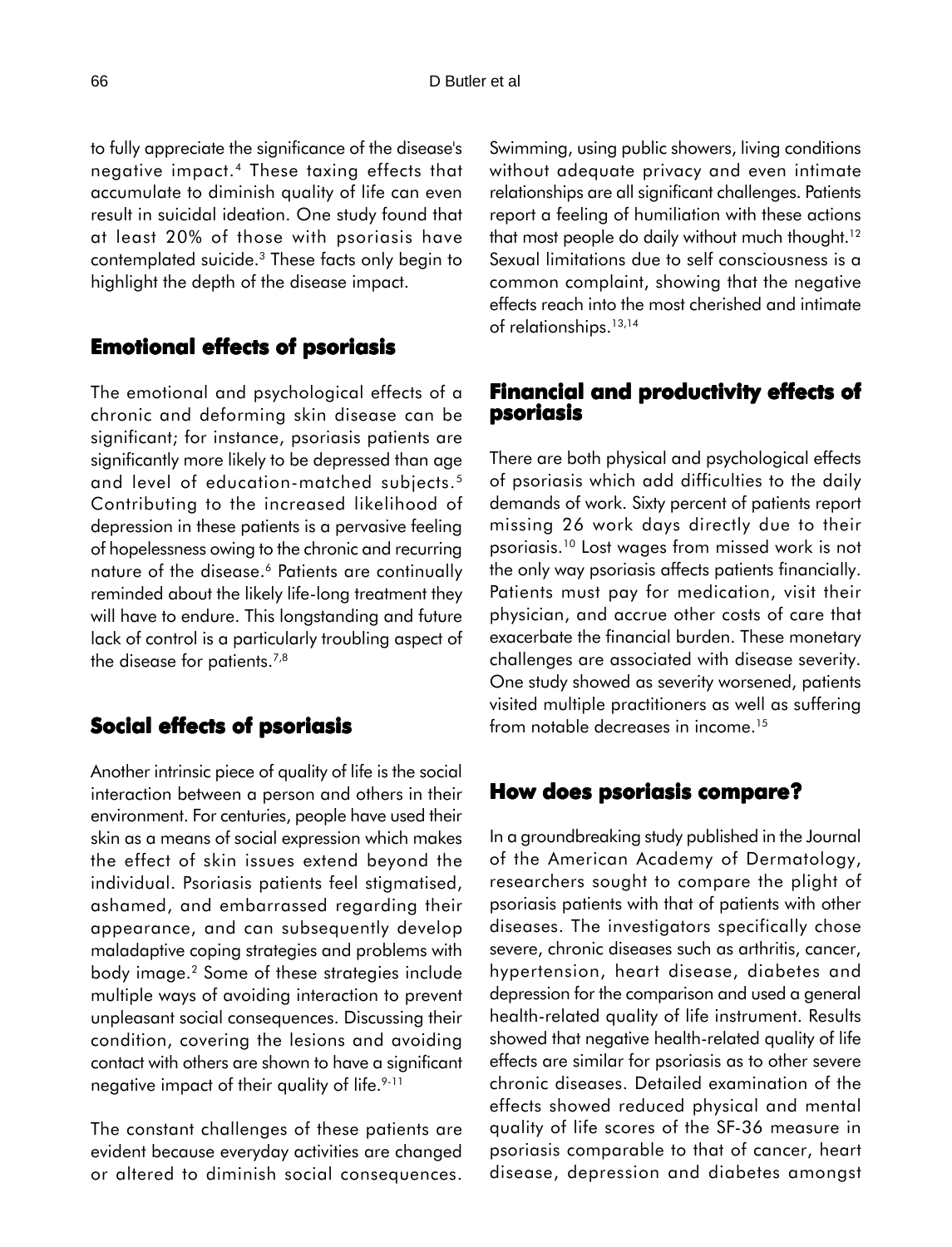others.16 Without the awareness of significant morbidity and mortality, the suffering of psoriasis patients can be misunderstood as superficial. Yet, the conclusion of the above study that psoriasis impacts life as heavily as other severe diseases gives credence to the strain of those with the skin disease and corrects the distortion regarding the impact of this condition.

## **What is the effect of treatment on quality of life?**

While the negative effects of the disease are profound and far-reaching, there are numerous treatment options which are proven to diminish or completely rid patients of these deleterious effects. With adequate treatment, the induration, scaling and erythema of the disease can be significantly minimised or eliminated. When adequately treated, it is possible that psoriasis patients can completely avoid the litany of negative life effects. One recent study found 86% of patients treated with etanercept significantly improved in every quality of life category.<sup>17</sup> A recent study looked at the effects of treatment on quality of life as compared to other chronic diseases. It was found that while the effects of untreated psoriasis are similar to severe, chronic diseases, those patients treated with 24 weeks of adalimumab had resultant quality of life scores similar to patients with asymptomatic essential hypertension.<sup>18</sup>

## **How to approach patients?**

The doctor-patient relationship is essential when treating a chronic disease like psoriasis. The complex nature of psoriasis and its effects makes management of the disease multi-dimensional so that apart from pharmacological treatment regimens, counselling regarding coping strategies, emotional support and education also need to be considered. An awareness of the significant impact on quality of life will necessitate the attending physician to address these issues and

provide ample material to combat these negative quality of life effects.

Education and counselling can even enhance in the ultimate efficacy of pharmacological therapy. A systematic review published in 2013 showed that quality of life impairments were directly connected to poor adherence to medication regimens.19 Without the ability or strategies to cope with the disease, compliance can suffer and result in overall less efficacious treatment leading to a harmful vicious cycle. It is in the best interest of the patient and clinician to address the issue of compliance with awareness that concurrent negative quality of life effects can and will challenge the patient's ability to adhere to the treatment schedule.20 Empathising with the patient and addressing the difficulty of their situation can be the most beneficial way to start. Physicians with a knowledge of the disease's impact can use that to prophylactically address the need for compliance, educate the patient regarding the benefits of continuous treatment and guide the patient to seek social support.<sup>6</sup> These methods seem simplistic but have proven to be effective. In fact, one study showed that when patients were taught to educate others regarding the non-contagious nature of the disease, social distress was diminished and quality of life was improved.21

## **Conclusion**

Psoriasis is a severe and debilitating skin condition with effects that pervade multiple facets of patients' lives. From physical to emotional to financial impact, the disease carries negative quality of life effects that are comparable to heart disease, diabetes and even cancer. Despite the challenges of the disease, there are proven therapeutic interventions, both pharmacological and nonpharmacological at the disposal of practitioners and patients. With a more comprehensive understanding of this prevalent disease, including its quality of life impact, our fight against it can be made stronger and more efficacious.